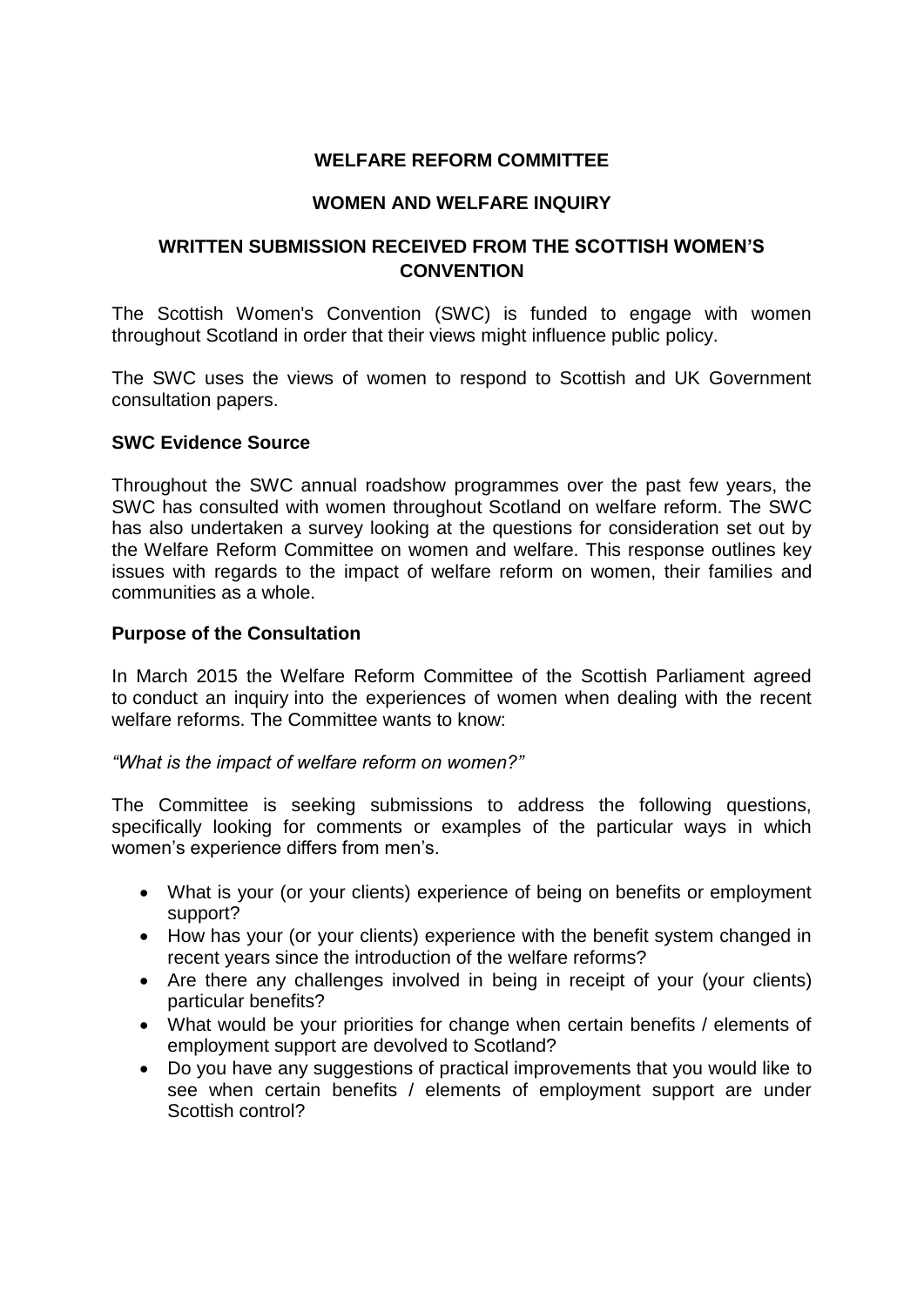#### **Introduction**

Overall, it is clear that welfare reform measures are having an adverse impact on women. The SWC has been consulting with women throughout Scotland on the issue of welfare reform for a number of years and in a recent survey on women and welfare, over 70% of respondents agreed with this statement.

*"Women, who still manage household budgets and support children's day to day lives proportionately more than men, are bearing the brunt of austerity cuts and demonising of those on benefits."*

## **What is you (or your clients) experience of being on benefits or employment support?**

Changes to the welfare benefits system are having, and will continue to have, a significant impact on women and their families. There are real concerns that the introduction of Universal Credit (UC), which will replace a number of existing benefits including Jobseekers Allowance, Housing and Council Tax benefit, and Working and Child Tax Credits, will have a profound impact on the lives of many. The same concerns also exist with regards to Personal Independence Payment (PIP), which will replace Disability Living Allowance (DLA).

*"I know there are a lot of people who are really worried about what's going to happen to them. They see these reforms as a real financial assault on women."*

Women have commented on a number of areas associated with being on benefits or employment support. These include, but are not limited to:

- the application process, which must be carried out online;
- fit for work assessments when seeking employment;
- difficulties in accessing Jobcentres in remote and rural areas;
- the lack of childcare both for attending interviews and work itself;
- administration and payment of benefits, particularly with regards to claims being made by and paid to a household as opposed to individual claimants;
- difficulties around claiming working and child tax credits; and
- the impact on women who work within the Department of Work and Pensions (DWP), Jobcentres and support services.

#### **How has your (or your clients) experience with the benefit system changed in recent years since the introduction of the welfare reforms? Are there any challenges involved in being in receipt of your (or your clients) particular benefits?**

Changes to the welfare benefits system over the last few years bring with them a number of challenges, all of which are impacting on women in a number of ways.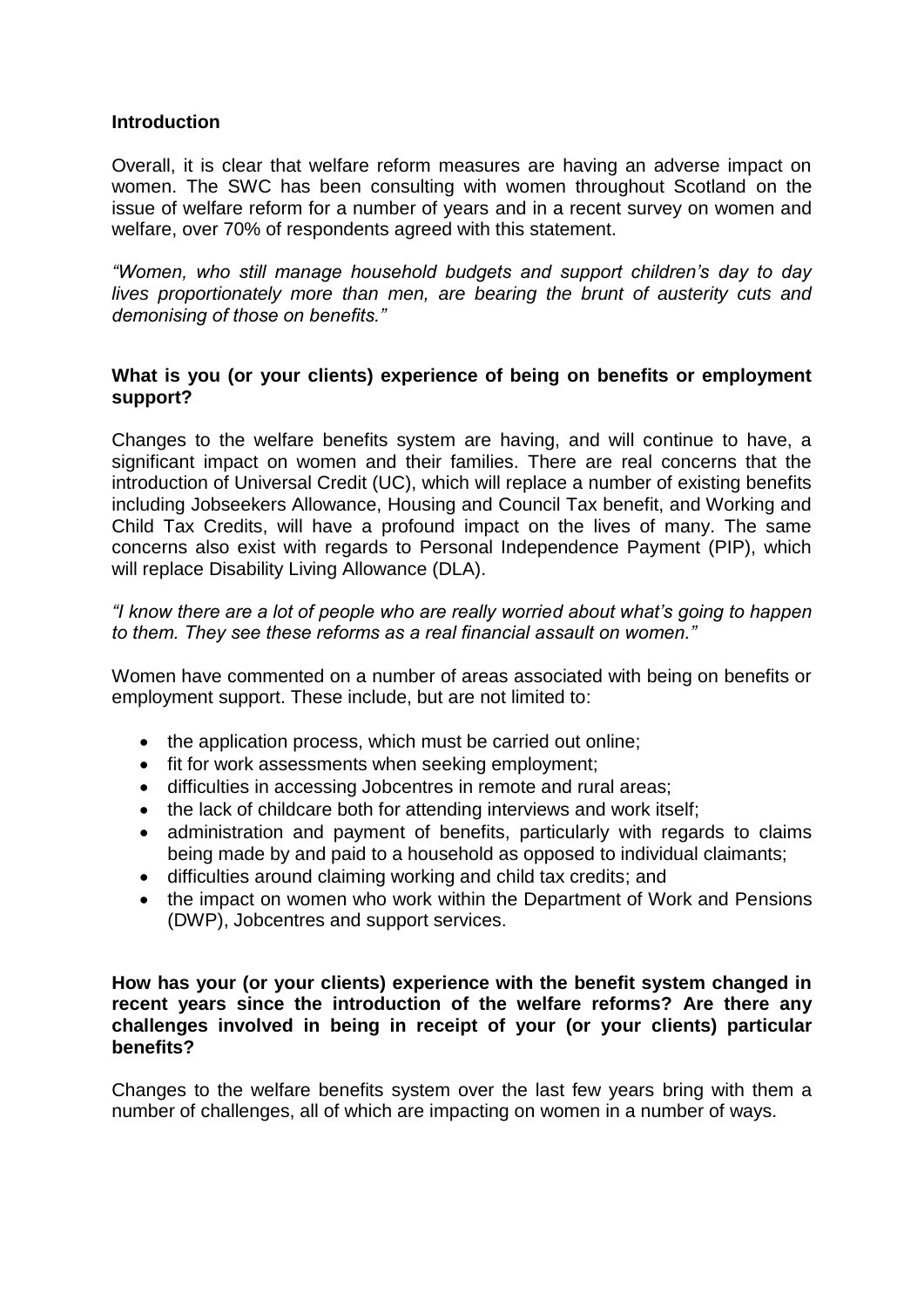# **Tax Credits**

Changes to tax credit entitlement are having a significant impact on women. Lone parents must now work at least 16 hours per week to qualify. For couples, joint working hours need to be at least 24 a week with one person working at least 16 hours per week. In a couple where only one person is working, that person must be working 24 hours a week.

*"I don't know whether my employer is going to be willing or able to give me the hours I* need to be able to still get tax credits. If I lose them, I can't afford to put my child *into nursery and will have to either give up work or rely on friends and family for childcare. I'm really concerned."*

The prevalence of part-time work, as well as the increased use of exploitative zerohours contracts, makes it extremely difficult for women to apply for tax credits.

*"Although I received very little in the way of tax credits, the reduction has meant I am no longer entitled to additional support. I am sick of hearing how unemployed people are at the mercy of foodbanks when in fact I know more than a few people in badly paid, precarious work who have to rely on foodbanks so they can afford to pay other bills such as council tax, housing and utility costs."*

Entitlement to tax credits cease when families earn over income thresholds. In many cases the increase in wages is nowhere near the amount lost in essential tax credits. This can actively discourage women from seeking promotion in the workplace.

*"My employer wanted to increase my wages due to a role change, however if they had done so I would have lost out on the tax credits I rely on to pay my childcare, which would in turn have meant I was unable to keep working. Thankfully they were extremely understanding about my situation, but I know that isn't the case for everyone."*

## **Carers Allowance**

As with tax credits, there are thresholds for entitlement to carers allowance. Carers, the majority of whom are women, often work part-time because full-time hours do not suit their needs. If their wages increase, they can lose out.

*"I'm a carer in receipt of carers allowance and I work part-time. The UK Government increased the minimum wage last October, which took my wage marginally over the threshold for entitlement. As a result I lost my carers allowance and other top-up benefits which my family relied on. I am more stressed now than I have ever been."*

## **Accessing Jobcentre Plus and DWP**

Many women have commented on experiences they have had when dealing with the DWP and Jobcentre Plus since the changes to the welfare benefits system came into force.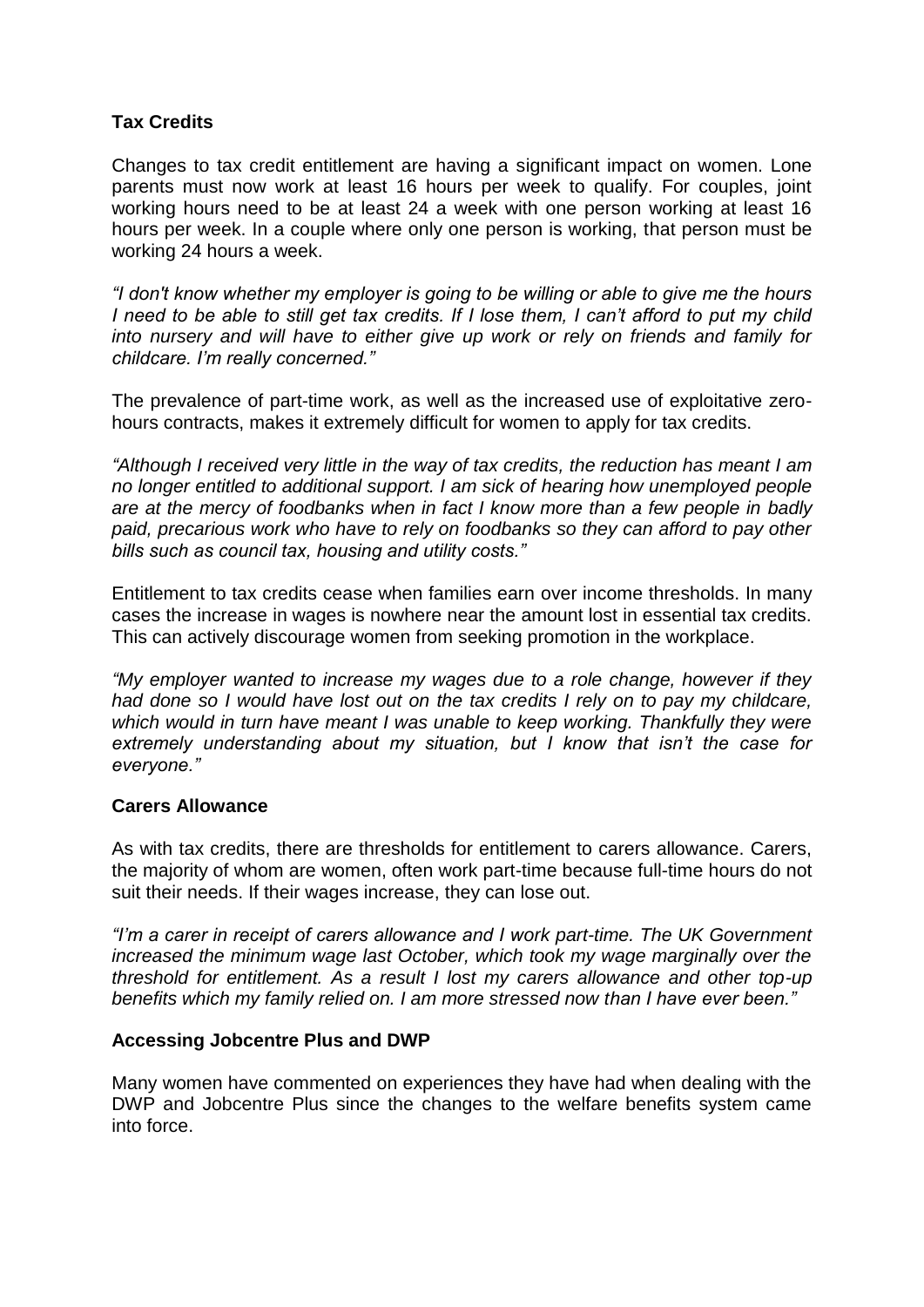*"Attending the Jobcentre has been an awful experience. The staff are so busy – that's not necessarily their fault – and you get very little practical help. I felt that my abilities and experiences were not taken into account and that the appointments I had were nothing more than tick-box exercises."*

Women have commented on the hypocrisy when mistakes are made by the DWP and the length of time taken to rectify them. This is contradicts with the potential sanctions claimants face if they make errors or do not provide the relevant information.

## **Barriers to employment and education**

Survey data indicates that two thirds of respondents do not believe that the welfare benefits system as a whole is helpful for women who wish to access education and employment. Many are apprehensive when undertaking work or accessing education in case they lose the benefits they receive, and as a result are significantly financially worse off.

*"The jobs that are offered through the Jobcentre are low waged, low skilled and often part-time or zero hours contracts. Local Authority childcare can be extremely inflexible, and private provision costs more than many people pay for housing costs. Work does not always pay. If anything, the welfare benefits system locks women into a cycle of poverty."*

The welfare benefits system is also extremely discouraging for older women, particularly those who have been made redundant from the public and private sectors. Many have worked in these jobs for a number of years.

*"No account is taken of skills or abilities. It took the Jobcentre five weeks to advise me on funding for learning. Older women like me, who have little formal qualifications, but years of experience and knowledge, are being told to attend courses where skills are basic. I was encouraged to prepare a CV, however most jobs must be applied for using a form. The whole process has made me feel demoralised."*

## **Sanctions**

One of the most significant changes brought about by the welfare reforms is the impact of sanctions.

*"Sanctions have hit people hard and have left many with even lower self-esteem and confidence than they had previously. Women have been coming to the organisation I work with asking for sanitary products because they have been sanctioned and have no money."*

There have been examples of women organising childcare for appointments at the Jobcentre, only to get there and be told they have been given the wrong date and will have to return the next day. It is very difficult to organise childcare at such short notice, and as a result women have to either take their children with them, which is not always appropriate, or fail to attend the rescheduled appointment and be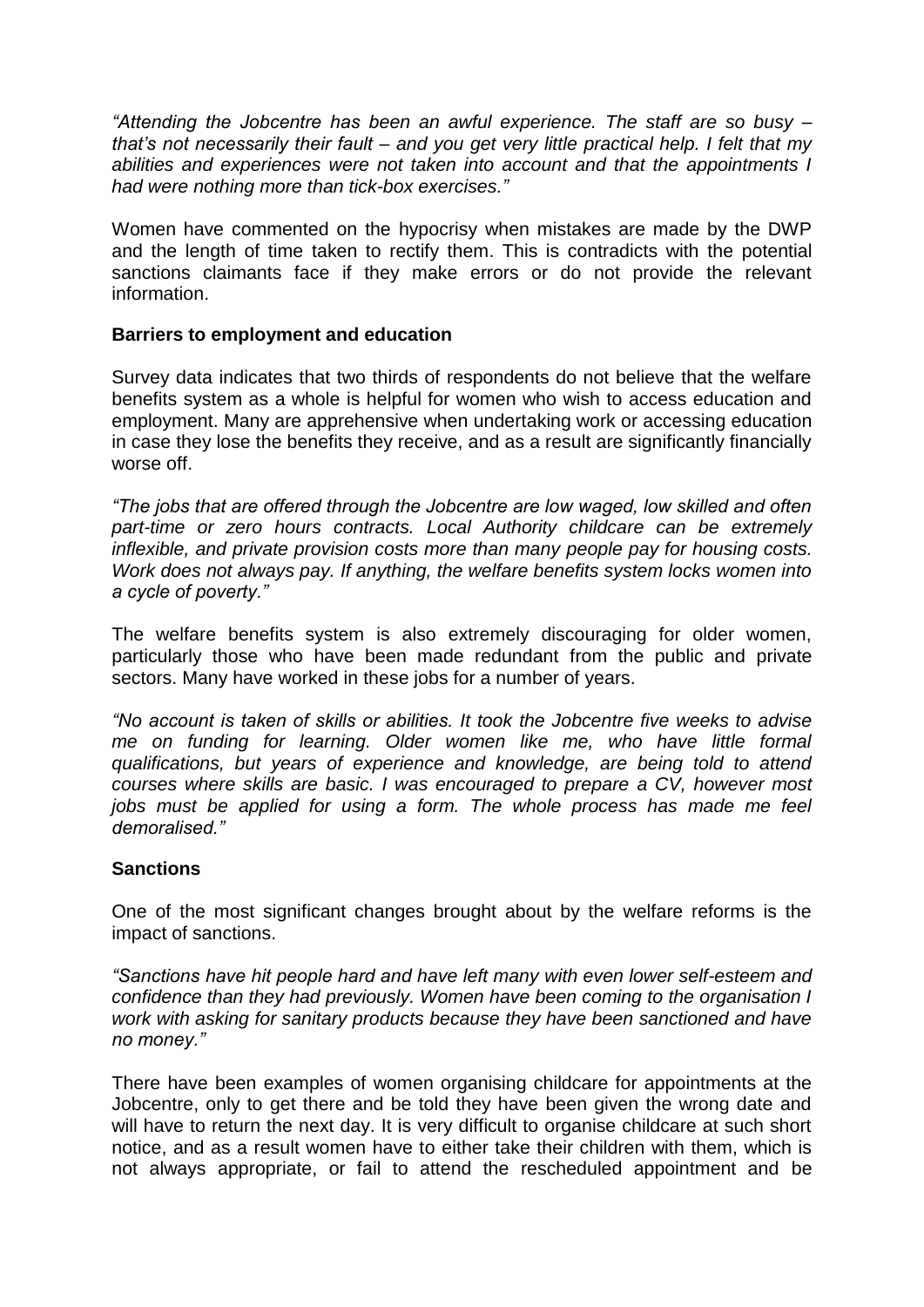sanctioned. The lack of public transport in many areas further exacerbates barriers. There is a real lack of flexibility within the process.

*"I live in a rural area where there is only one bus per hour to take me to the nearest Jobcentre. If that bus is running late, or not running at all, which is sometimes the case, I can't get to my appointment on time and risk being left with nothing."*

## **Case Study**

*"As a Family Care Worker, I support several women affected by welfare reform. One particular young parent has experienced benefit sanctions because she is not engaging with her Jobcentre Plus Advisor as she is expected to. Her youngest child is three and mum has stated that she will not be able to take up employment until the child starts school in August 2016 (due to a number of factors including lack of support and Social Services involvement). The parent is still however expected to attend six-weekly appointments and do work related activities such as creating a CV, writing covering letters and completing forms. The parent has mental health issues which she did not want to disclose with her advisor, is under stress because of Social Services involvement and is not coping well with trying to meet the requirements of all of the agencies she is involved with. The sanctions and stress are impacting on her and her children equally."*

**What would be your priorities for change when certain benefits/elements of employment support are devolved to Scotland? Do you have any suggestions of practical improvements that you would like to see when certain benefits/elements of employment support are under Scottish control?**

There are a number of ways in which the devolution of further powers to the Scottish Parliament could be beneficial for women accessing the welfare benefits system. A number of women have informed the SWC that, in their opinion, the proposed powers do not go far enough.

*"This level of devolution is not enough to allow welfare benefits in Scotland to be redesigned to adequately support those most in need in a joined up way. Westminster will still be able to undermine support and budgets at any time with serious impact on families and communities, resulting in pressure on other public*  costs. It's a good start but simply not enough has been devolved to make a *meaningful difference."*

Where the Scottish Parliament and Scottish Government have powers, however, the following suggestions have been made by women.

## **Welfare Rights Advisors**

Access to appropriate and informed welfare rights advisors is essential. Training for trainers programmes, whereby members of the community are given the necessary tools and information to provide sounds and sensible money matters advice and guidance would be of great assistance.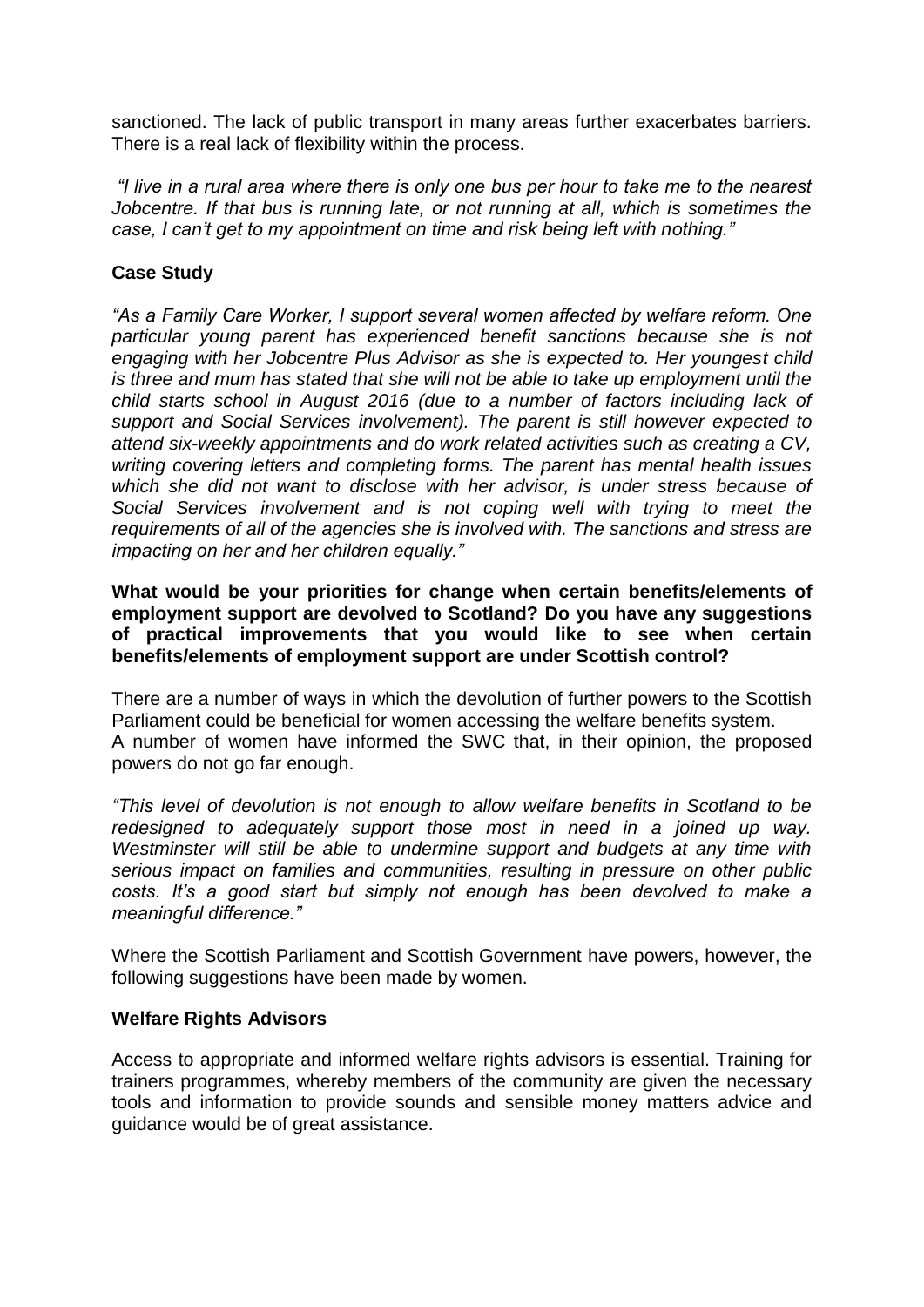*"We need to look at legislating for the provision of more welfare rights advisors. They provide a truly essential service and at present are struggling to cope with ever increasing workloads. The pressure they face has caused many to suffer from both physical and mental ill health. Support for those who work in this field is so important."*

There is very little additional support or information around personal and household budgeting. More needs to be done at a local level to assist women and their families so they are not at risk of severe financial hardship. It is hoped that the transfer of this power will allow the Scottish Government to allocate specific funding to services which offer advice and support to those involved in the welfare system.

## **Health**

*"I hope the Scottish Government can deliver a much more compassionate system that understands the difficulties that people face when coming to terms with their own illness and disabilities. Often they will play down symptoms and strive to be 'alright'. There needs to be more medically minded people making decisions about those with new, long lasting or evolving disabilities and illnesses."*

Those with mental health issues are often assessed as 'fit for work' because they are able to carry out the tasks asked of them in interviews. The nature of their illness, however, can make it very difficult for them to even get out of bed some days.

*"We need to look at supporting those with mental health issues like depression to allow them to work part-time rather than working full-time. It is often difficult to sustain full-time work so the individual has to leave and claim benefits. That cycle needs to be broken."*

# **Payments**

The way in which benefits will be administered is causing concern amongst women throughout Scotland. Previously, each person in a household made an individual claim, however under the new system the benefit will go to the household overall. The likelihood is that in many cases the man will receive the money. This has the potential to put women at risk of having little or no financial independence, particularly if they have an abusive or controlling partner.

UC will be paid monthly in arrears. Previously, individual payments were made on a weekly basis to claimants. Under the old system, housing and council tax benefits were paid directly to the landlord. These will now go directly to the claimant. There is a real worry that families will end up in debt as a result of these imposed changes.

*"People should be given the option of having rent paid directly to their landlord at the start of their claim. Women are used to managing their money in a certain way, getting small payments throughout the month which spreads their finances. There will be so many who fall into rent arrears or who have to rely on pay day loans because they don't know how to handle a lump sum once a month."*